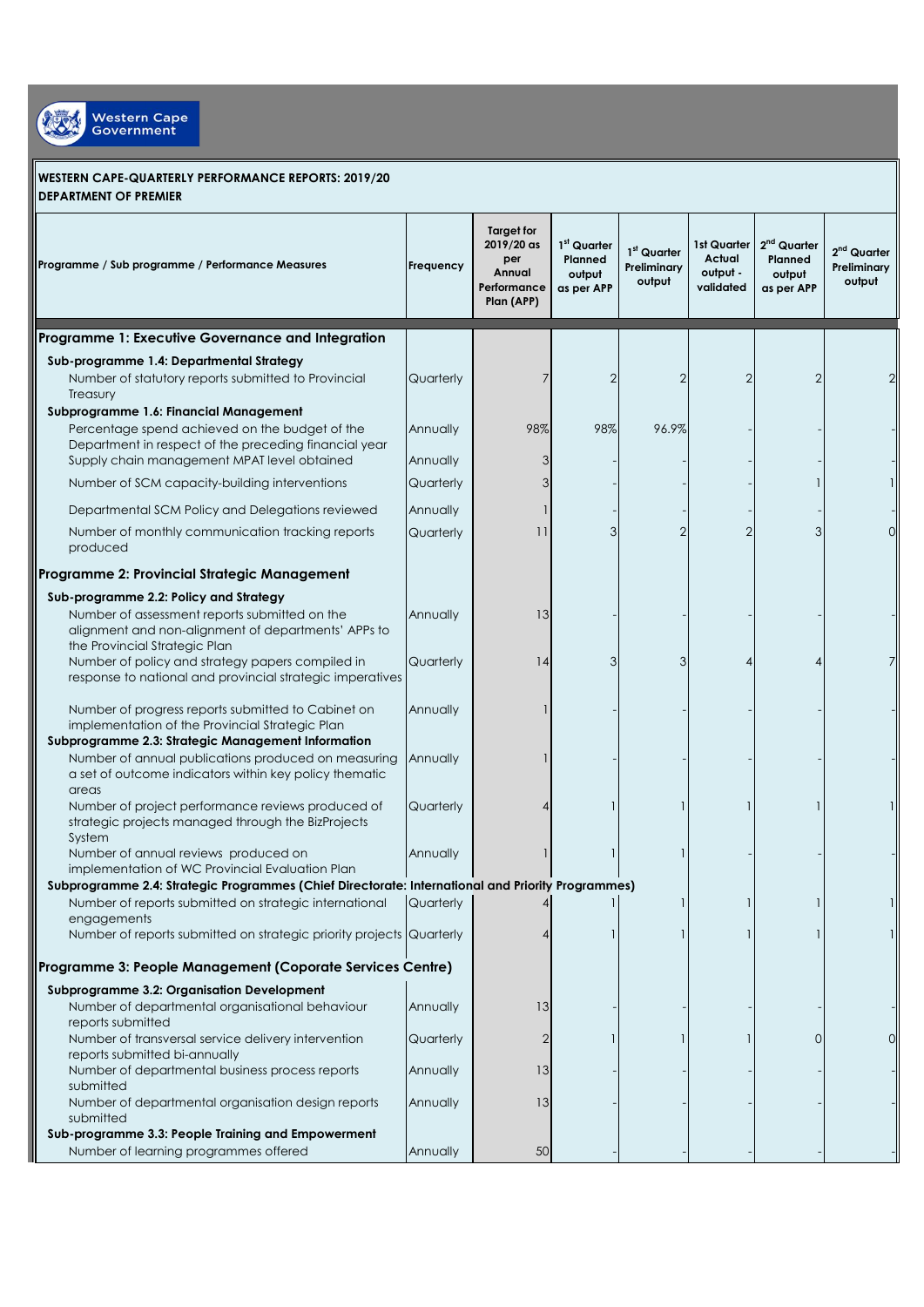| Programme / Sub programme / Performance Measures                                                                                | Frequency | <b>Target for</b><br>2019/20 as<br>per<br>Annual<br>Performance<br>Plan (APP) | 1 <sup>st</sup> Quarter<br>Planned<br>output<br>as per APP | 1st Quarter<br>Preliminary<br>output | 1st Quarter<br><b>Actual</b><br>output -<br>validated | 2 <sup>nd</sup> Quarter<br>Planned<br>output<br>as per APP | $2nd$ Quarter<br>Preliminary<br>output |
|---------------------------------------------------------------------------------------------------------------------------------|-----------|-------------------------------------------------------------------------------|------------------------------------------------------------|--------------------------------------|-------------------------------------------------------|------------------------------------------------------------|----------------------------------------|
| Number of learning programmes assessed for training                                                                             | Annually  | 8                                                                             |                                                            |                                      |                                                       |                                                            |                                        |
| impact<br>Number of projects for Youth Empowerment offered                                                                      | Annually  | 100%                                                                          |                                                            |                                      |                                                       |                                                            |                                        |
| Sub-programme 3.4: People Management Practices<br>Percentage of planned strategic business partnership                          | Annually  | 90%                                                                           |                                                            |                                      |                                                       |                                                            |                                        |
| initiatives completed<br>Percentage planned innovative people practices<br>initiatives completed                                | Annually  | 85%                                                                           |                                                            |                                      |                                                       |                                                            |                                        |
| Percentage planned transactional excellence initiatives                                                                         | Annually  | 85%                                                                           |                                                            |                                      |                                                       |                                                            |                                        |
| completed<br>Percentage planned people manager and professional                                                                 | Annually  | 85%                                                                           |                                                            |                                      |                                                       |                                                            |                                        |
| empowerment initiatives completed<br>Programme 4: Centre for e-Innovation (Coporate Services Centre)                            |           |                                                                               |                                                            |                                      |                                                       |                                                            |                                        |
|                                                                                                                                 |           |                                                                               |                                                            |                                      |                                                       |                                                            |                                        |
| Subprogramme 4.2: Strategic ICT Services<br>Number of prioritised Western Cape Government citizen-<br>facing services automated | Quarterly | 6                                                                             |                                                            |                                      |                                                       |                                                            |                                        |
| Number of departmental ICT plans reviewed                                                                                       | Annually  | 13                                                                            |                                                            |                                      |                                                       | 13                                                         |                                        |
| Number of e-government access channels managed<br>through which citizens actively engage governement                            | Annually  | 11                                                                            |                                                            |                                      |                                                       |                                                            |                                        |
| Presidential Hotline resolution rate                                                                                            | Quarterly | 95%                                                                           | 95%                                                        | 99.2%                                | 99.20%                                                | 95%                                                        | 99.28%                                 |
| Total number of new Cape Access Centres established                                                                             | Quarterly | 5                                                                             |                                                            |                                      |                                                       |                                                            |                                        |
| Sub-programme 4.3: GITO Management Services                                                                                     |           |                                                                               |                                                            |                                      |                                                       |                                                            |                                        |
| Average percentage systems uptime and availability<br>maintained                                                                | Quarterly | 98%                                                                           | 98%                                                        | 99.97%                               | 99.97%                                                | 98%                                                        | 99.97%                                 |
| Average percentage network uptime and availability<br>maintianed                                                                | Quarterly | 98%                                                                           | 98%                                                        | 99.18%                               | 99.18%                                                | 98%                                                        | 99.03%                                 |
| Average turnaround time in days for finalising IT Service<br>Desk requests                                                      | Quarterly | 6                                                                             | 6                                                          | 5.01                                 | 5                                                     |                                                            | .5                                     |
| Sub-programme 4.4: Connected Government and Infrastructure Services                                                             |           |                                                                               |                                                            |                                      |                                                       |                                                            |                                        |
| Number of WCG sites upgraded to the phase 2<br>broadband                                                                        | Annually  | 957                                                                           |                                                            |                                      |                                                       | 957                                                        | 787                                    |
| Number of WCG sites provided with Free Public Wi-Fi<br>Hotspots                                                                 | Annually  | 400                                                                           |                                                            |                                      |                                                       |                                                            |                                        |
| Sub-programme 4.5: Transversal Applications Services                                                                            |           |                                                                               |                                                            |                                      |                                                       |                                                            |                                        |
| Percentage of transversal business application solutions<br>implemented                                                         | Annually  | 80%                                                                           |                                                            |                                      |                                                       |                                                            |                                        |
| Programme 5: Corporate Assurance (Corporate Services Centre)                                                                    |           |                                                                               |                                                            |                                      |                                                       |                                                            |                                        |
| Sub-programme 5.2: Enterprise Risk Management                                                                                   |           |                                                                               |                                                            |                                      |                                                       |                                                            |                                        |
| Number of enterprise risk management implementation<br>plans approved by Accounting Officers                                    | Annually  | 12                                                                            | 12                                                         | 12                                   |                                                       |                                                            |                                        |
| Percentage completion of activities in approved<br>enterprise risk management implementation plans<br>allocated to D:ERM        | Annually  | 87%                                                                           |                                                            |                                      |                                                       |                                                            |                                        |
| Sub-programme 5.3: Internal Audit                                                                                               |           |                                                                               |                                                            |                                      |                                                       |                                                            |                                        |
| Percentage of internal audit areas completed as per<br>approved internal audit coverage plans.                                  | Annually  | 100%                                                                          |                                                            |                                      |                                                       |                                                            |                                        |
| Percentage internal audit recommendations<br>incorporated into agreed action plans.                                             | Annually  | 98%                                                                           |                                                            |                                      |                                                       |                                                            |                                        |
| Percentage of action plans expired by the end of the<br>third quarter followed up                                               | Annually  | 98%                                                                           |                                                            |                                      |                                                       |                                                            |                                        |
| Sub-programme 5.4: Provincial Forensic Services (PFS)                                                                           |           |                                                                               |                                                            |                                      |                                                       |                                                            |                                        |
| Number of fraud and corruption training sessions<br>facilitated                                                                 | Annually  | 100%                                                                          |                                                            |                                      |                                                       |                                                            |                                        |
| Percentage of fraud prevention activities allocated to<br>the PFS implemented                                                   | Annually  | 85%                                                                           |                                                            |                                      |                                                       |                                                            |                                        |
| Number of forensic investigations finalised                                                                                     | Annually  | 30%                                                                           |                                                            |                                      |                                                       |                                                            |                                        |
| Percentage of PFS recommendations followed up<br>Sub-programme 5.5: Legal Services                                              | Quarterly | 85%                                                                           | 85%                                                        | 95%                                  | 95%                                                   | 85%                                                        | 99%                                    |
| Number of reports containing an overview of the                                                                                 | Annually  | 1                                                                             |                                                            |                                      |                                                       |                                                            |                                        |
| provincial legislative drafting programme                                                                                       |           |                                                                               |                                                            |                                      |                                                       |                                                            |                                        |